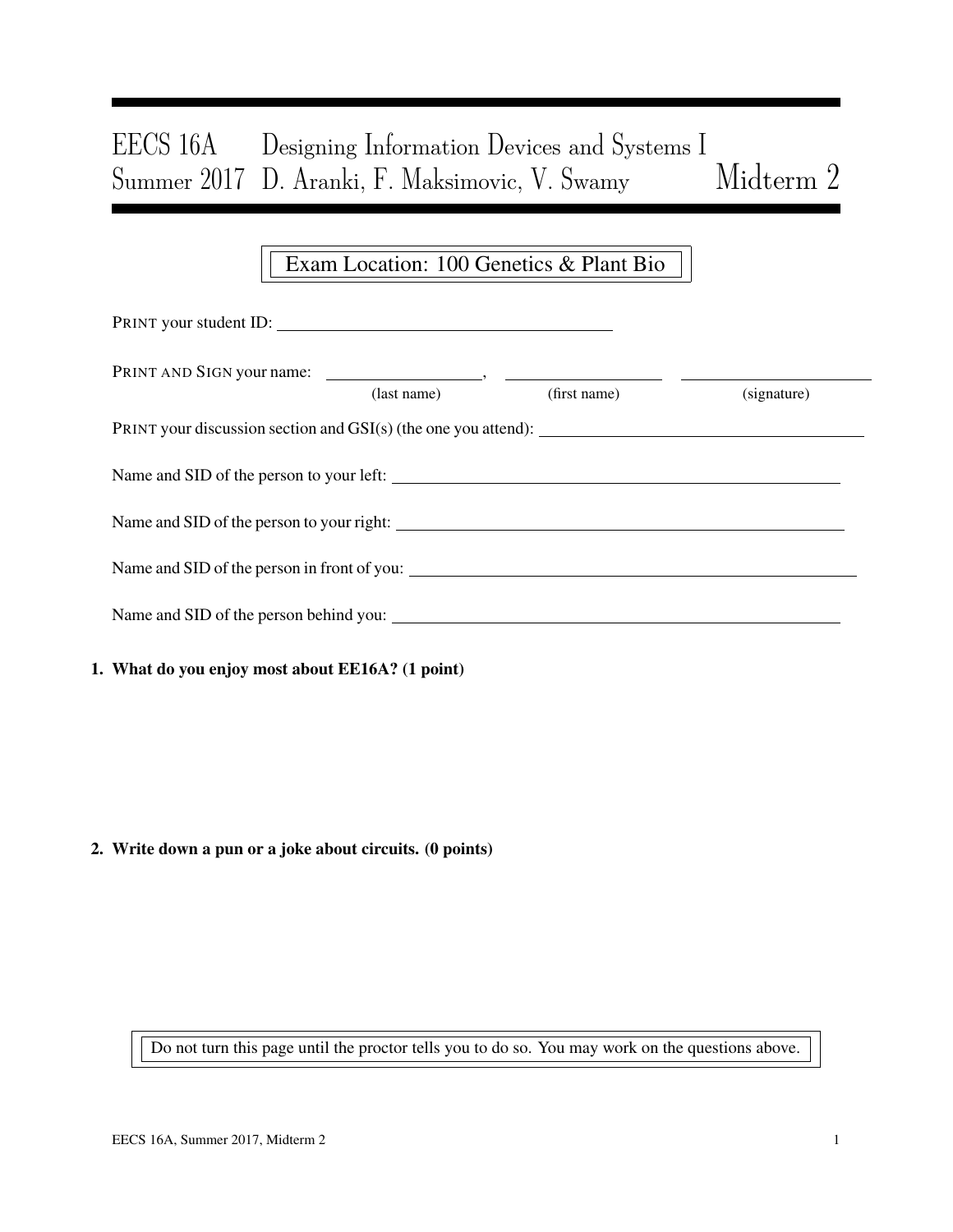#### 3. Cover Your Basis (7 points)

Consider the set  $S =$  $\sqrt{ }$  $\left| \right|$  $\mathcal{L}$  $\sqrt{ }$  $\overline{1}$  $\alpha-\beta$  $\alpha+2\beta$  $-2\alpha + \beta$ 1  $\overline{1}$   $\alpha, \beta \in \mathbb{R}$  $\mathcal{L}$  $\mathcal{L}$ J . You are told that *S*, alongside the traditional vector addition and scalar vector multiplication, constitutes a vector space.

- (a) (2 points) Find a basis for the vector space *S*.
- (b) (1 point) What is the dimension of the vector space *S*?
- (c) (4 points) Consider a **new** vector space  $S_{new} \subset \mathbb{R}^3$  with its basis being the columns of the matrix

$$
\mathbf{B} = \begin{bmatrix} -1 & 1 \\ -2 & 1 \\ 1 & -3 \end{bmatrix}.
$$

**Write the coordinates** of the vector  $\vec{x} =$  $\sqrt{ }$  $\overline{1}$ 5 9  $-7$ 1 in the basis **B**. That is, calculate  $[\vec{x}]_B$ . *Hint:*  $[\vec{x}]_\text{B}$  is a vector in  $\mathbb{R}^2$ .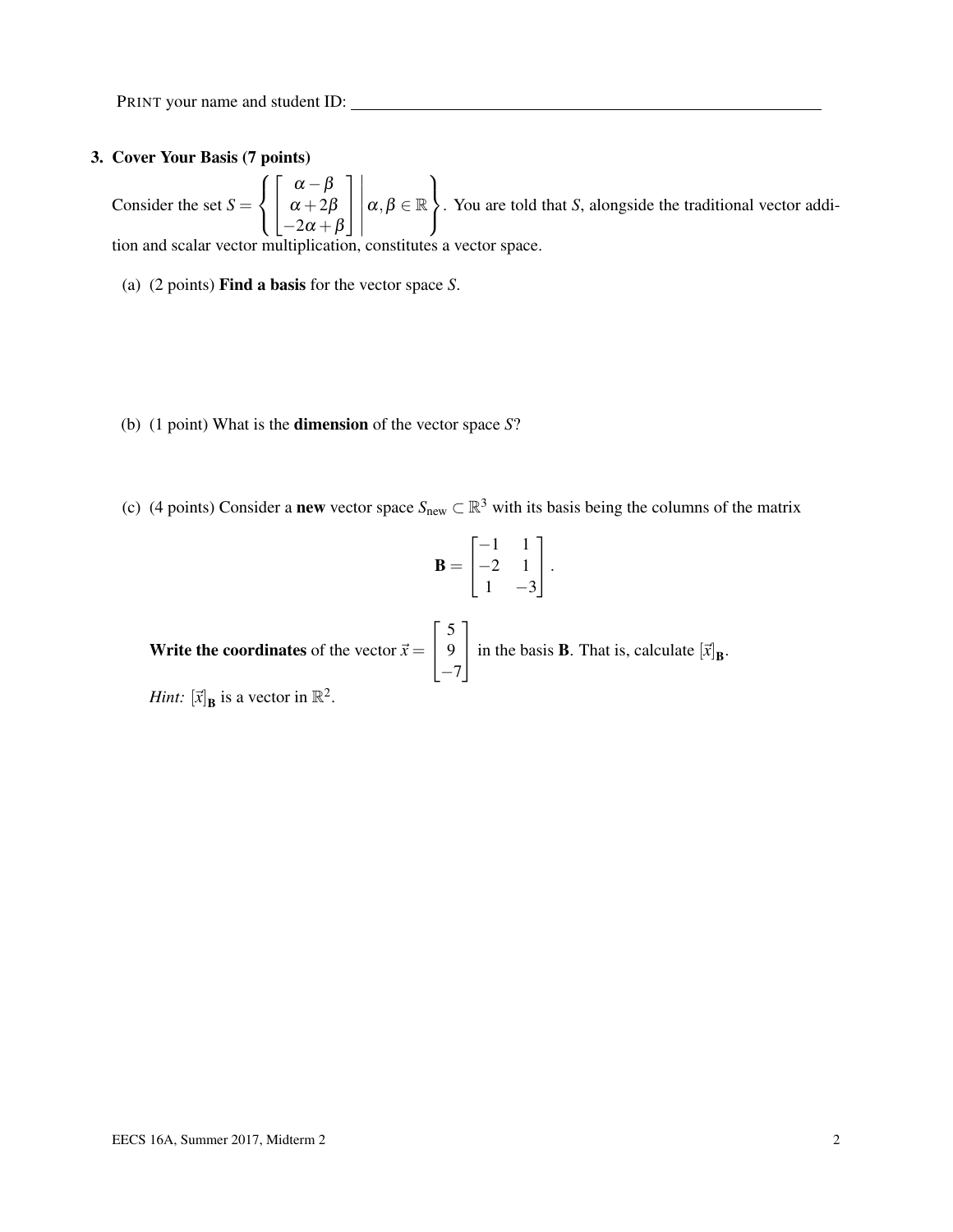#### 4. Mechanical Circuits (15 points)

(a) (3 points) Find the equivalent resistance  $R_{eq}$  between the two terminals if  $R_1 = 12.5 \Omega$ ,  $R_2 = 5 \Omega$ ,  $R_3 = 15 \Omega$ ,  $R_4 = 5 \Omega$ , and  $R_5 = 5 \Omega$ .

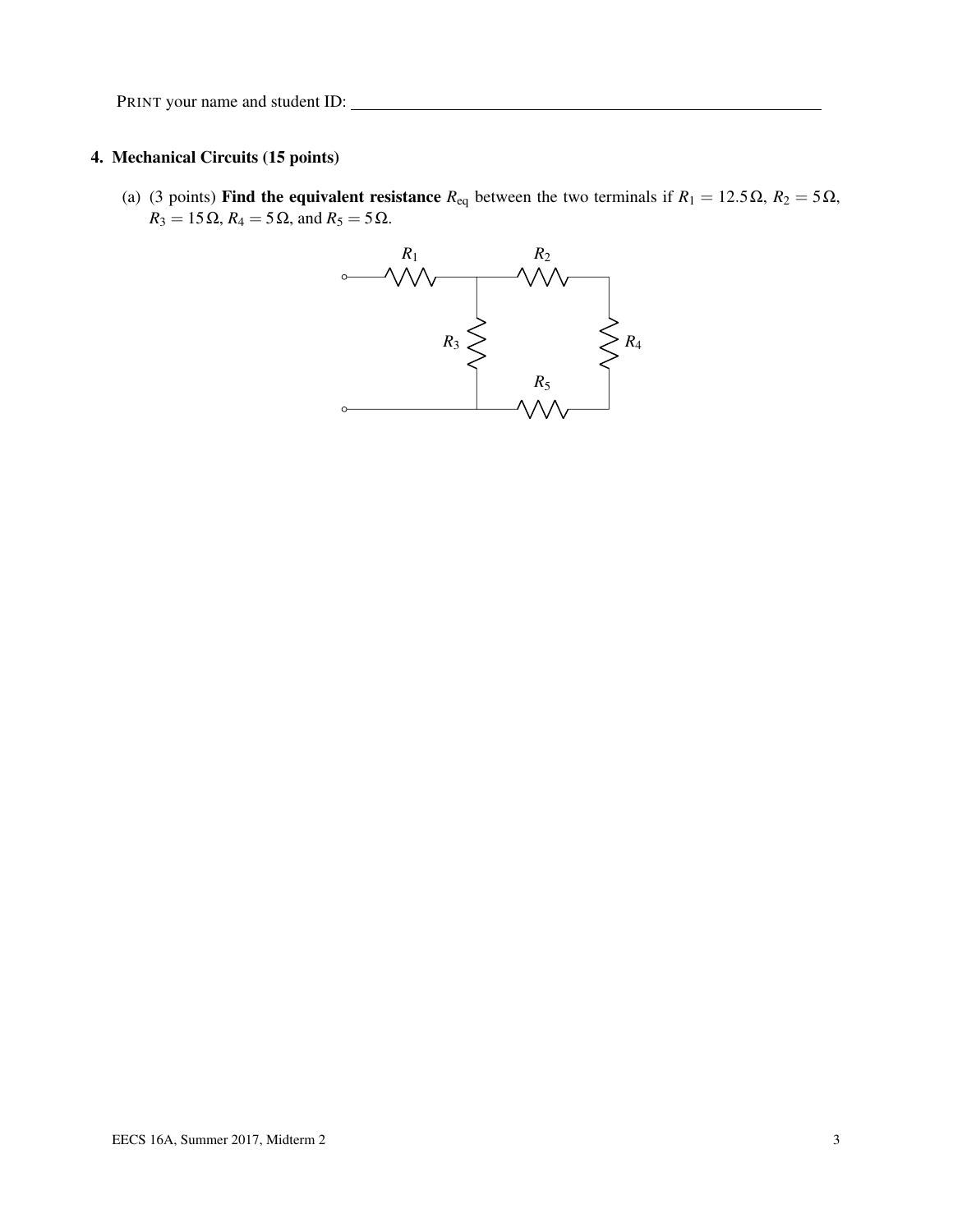(b) (4 points) Consider the following circuit below:



i. Find the voltage  $v_1$  across  $R_1$  if  $R_1 = 10 \Omega$  and  $R_2 = 20 \Omega$ .

ii. **Calculate the power**  $P_1$  dissipated by  $R_1$  if  $R_1 = 10 \Omega$  and  $R_2 = 20 \Omega$ .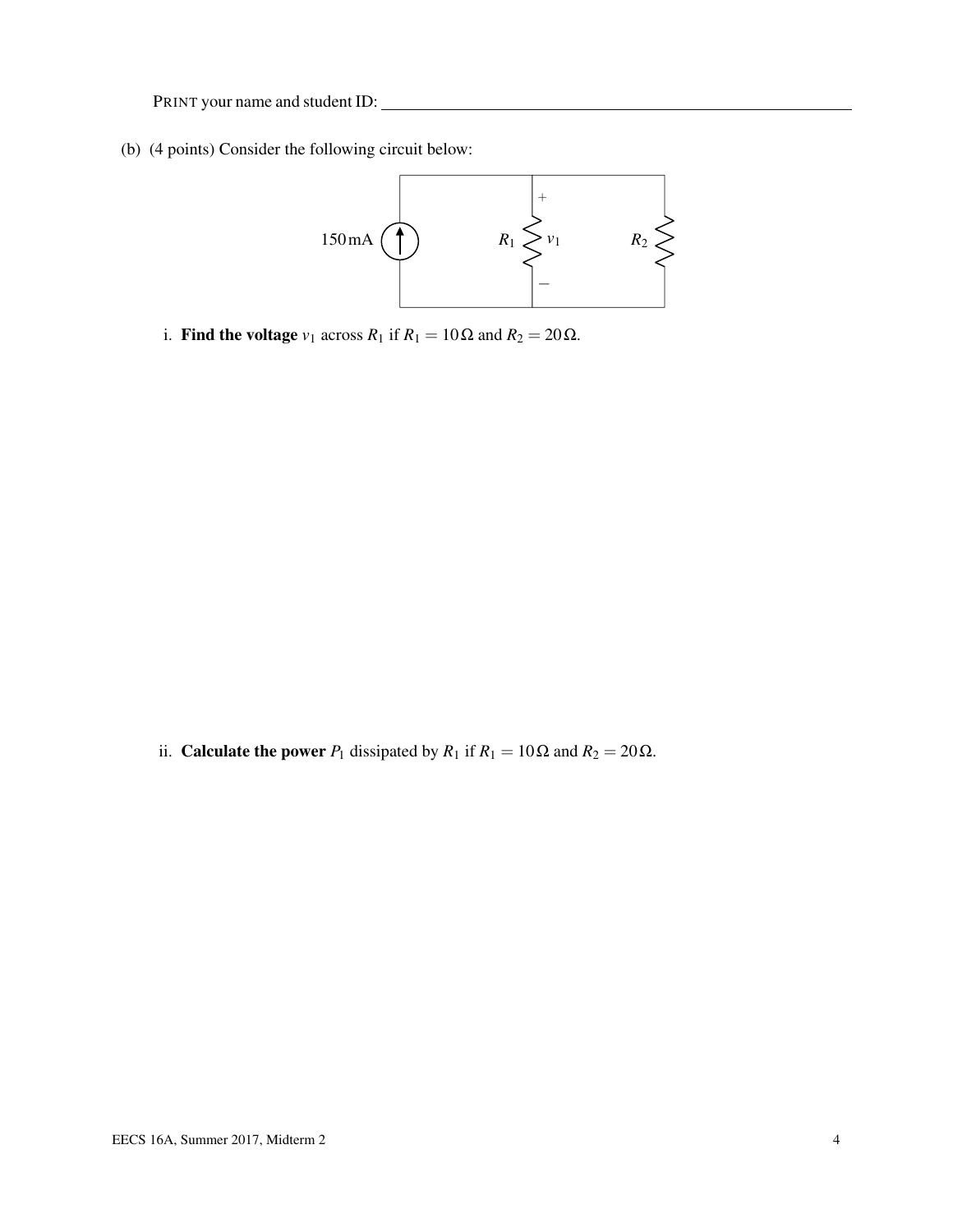(c) (8 points) Use nodal analysis to find the voltage *v*out in the following circuit below.

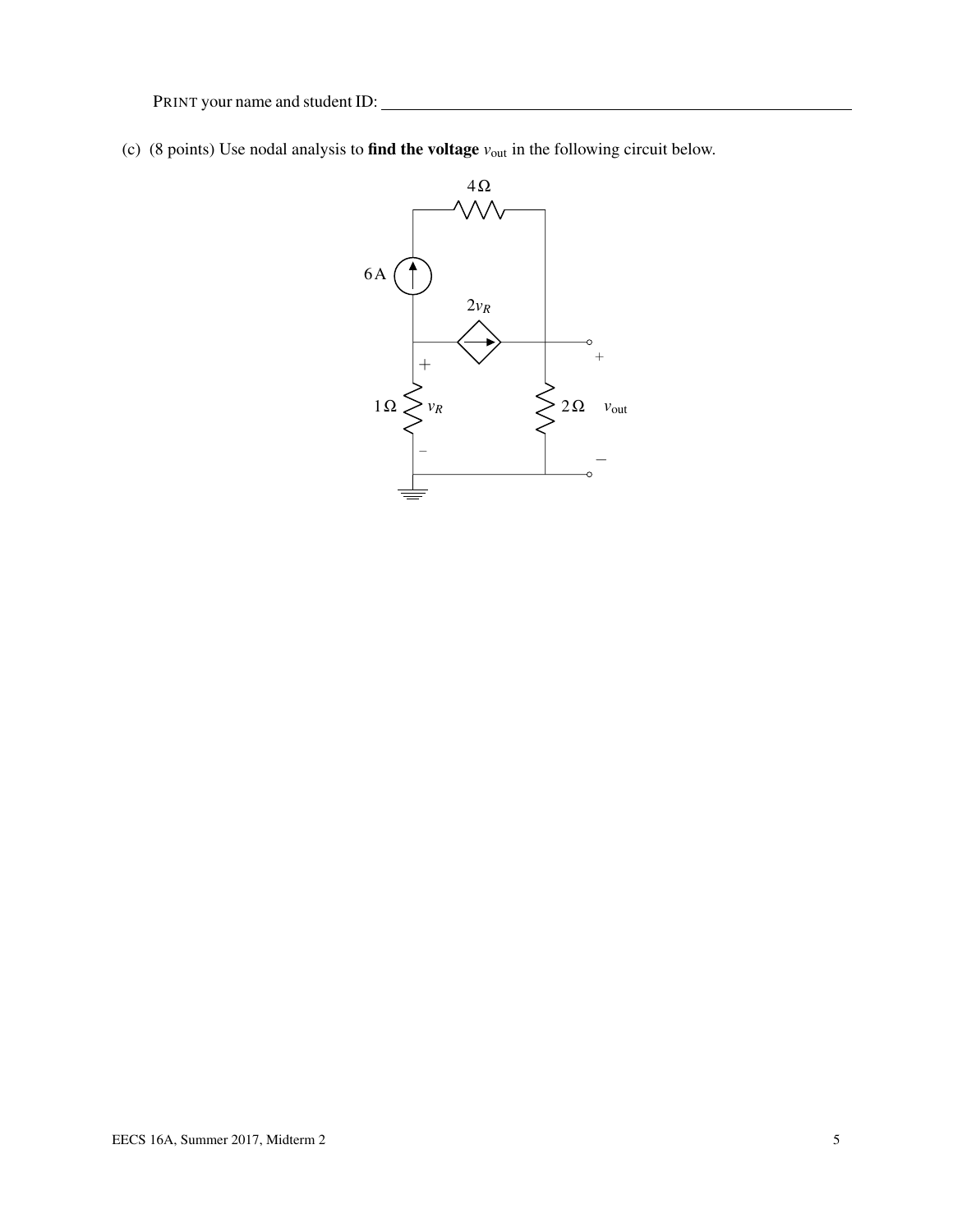### 5. Taking the Super-L (12 points)

Consider the following circuit below:



In this problem, you will use *superposition* to find the voltage  $v_R$  across the 5 $\Omega$  resistor.

(a) (3 points) First, turn off all sources *except*  $V_{s_1}$ . Find  $v_{R_1}$ , the voltage across the 5 $\Omega$  resistor, if all sources *except*  $V_{s_1}$  are turned off.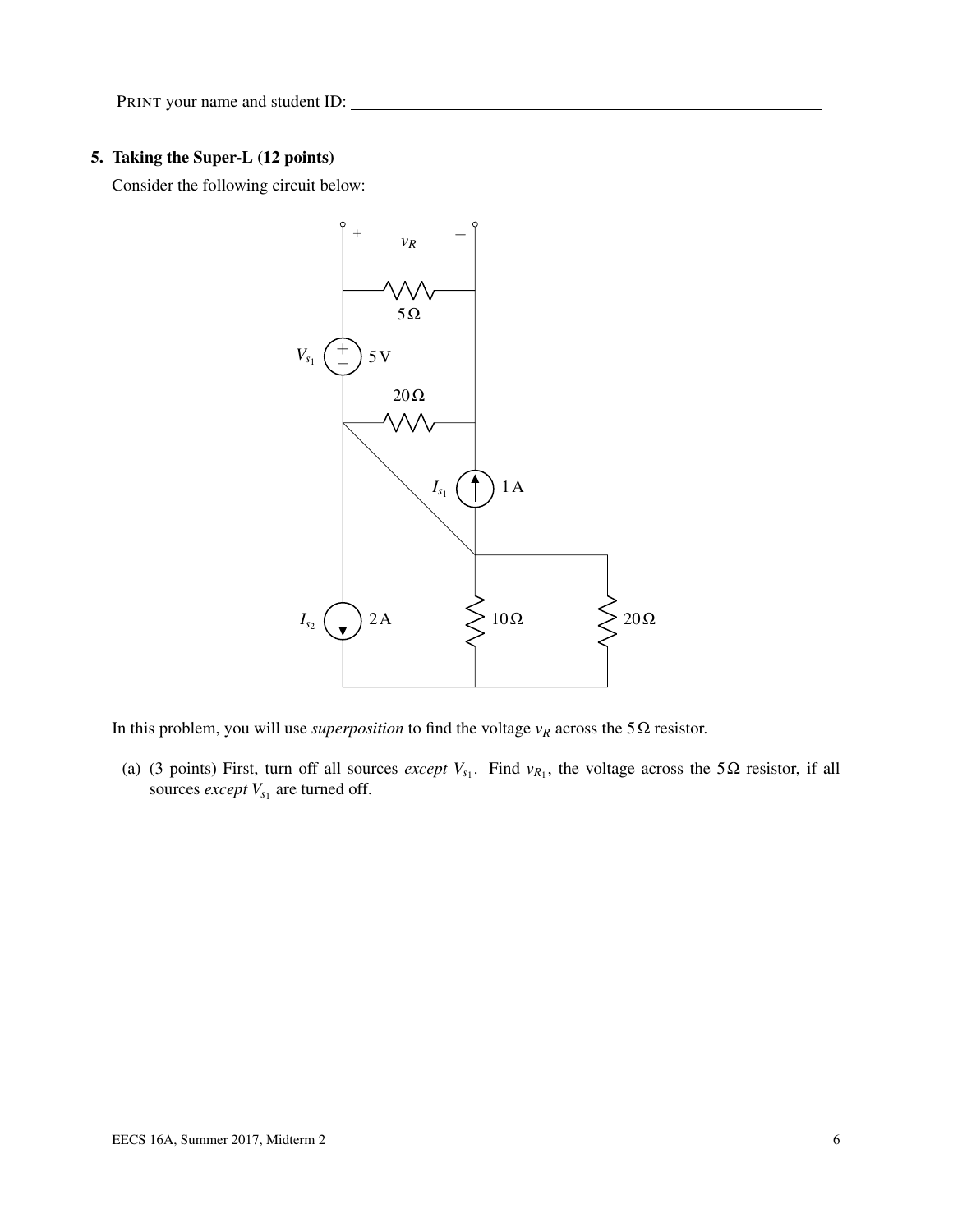

A copy of the circuit for reference:

(b) (3 points) Now turn off all sources *except*  $I_{s_1}$ . Find  $v_{R_2}$ , the voltage across the 5 $\Omega$  resistor, if all sources *except*  $I_{s_1}$  are turned off.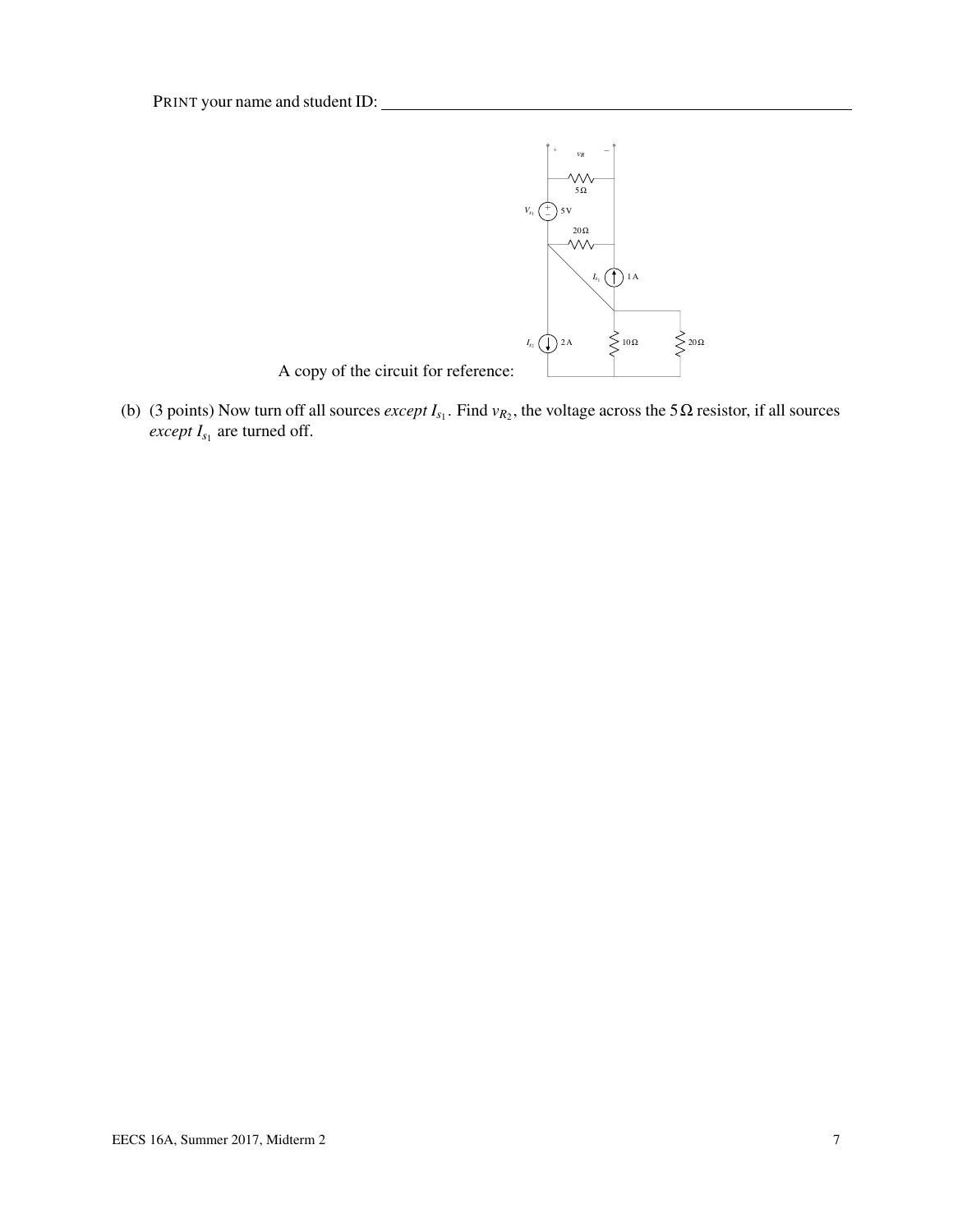

(c) (3 points) Now turn off all sources *except*  $I_{s_2}$ . Find  $v_{R_3}$ , the voltage across the 5 $\Omega$  resistor, if all sources *except*  $I_{s_2}$  are turned off.

(d) (3 points) Now find the voltage  $v_R$  across the 5 $\Omega$  resistor if *all sources* are on.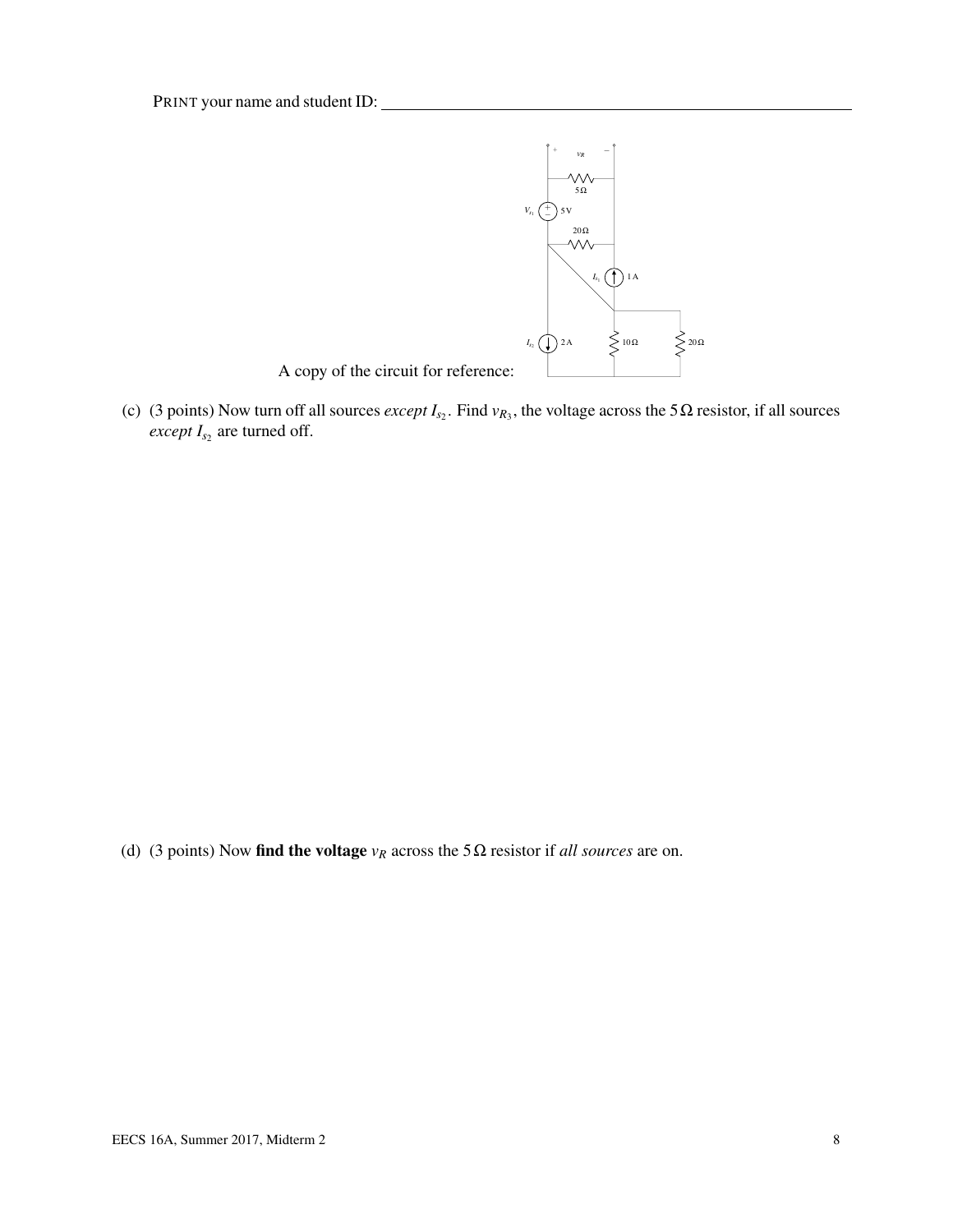#### 6. Golden Rules Op-Amps (14 points + 4 BONUS points)

(a) (2 points) **Find the voltage**  $v_{\text{out,a}}$  as a function of the voltage  $V_s$  and  $n$ . Use the Golden Rules. Note: Pay careful attention to the polarity of the voltage  $v_{\text{out,a}}$ .



(b) (2 points) Find the voltage  $v_{\text{out},b}$  as a function of the voltage  $V_s$  and  $m$ . Use the Golden Rules.

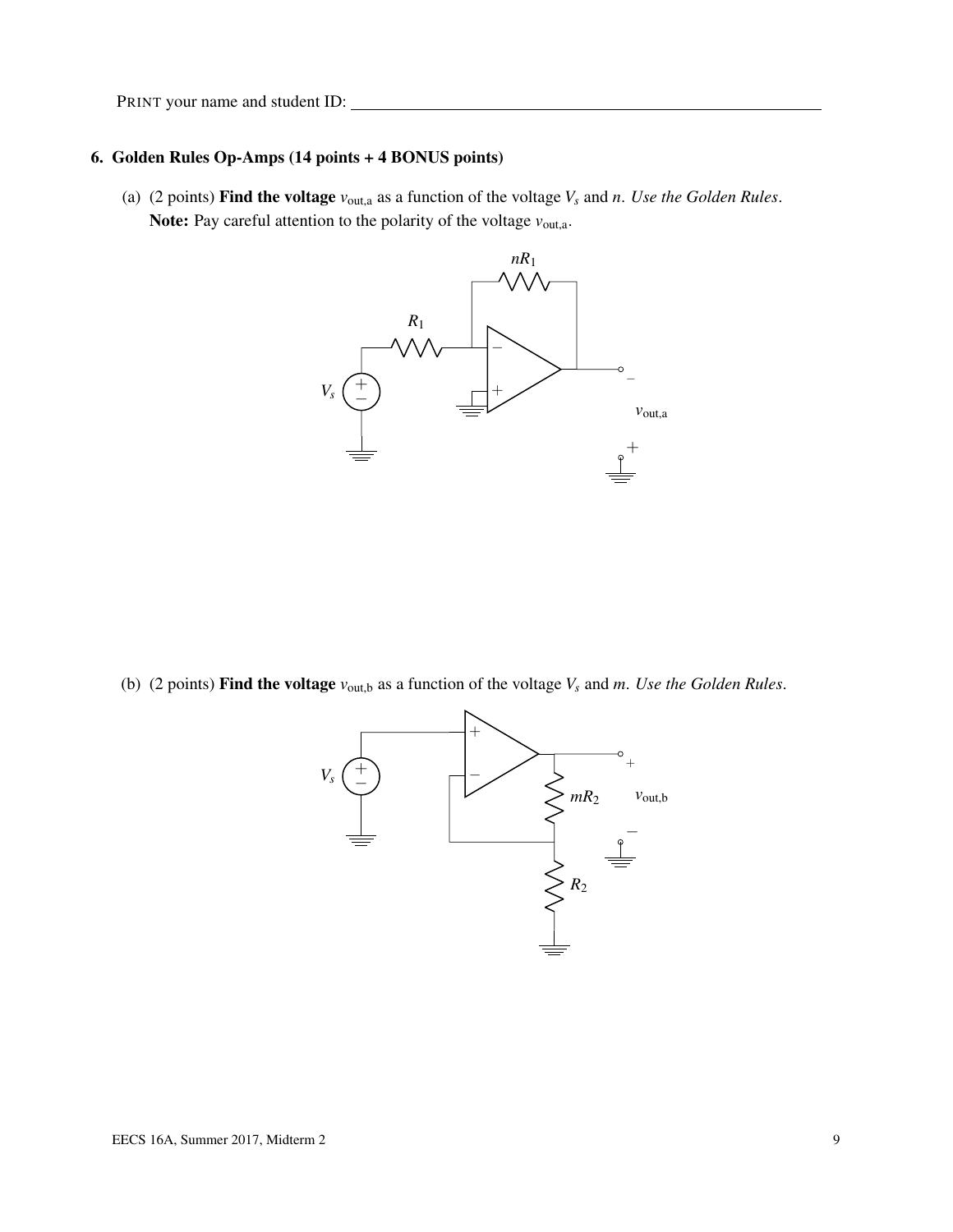<span id="page-9-0"></span>(c) (10 points) Find the currents labeled  $i_{s_1}$ ,  $i_{f_1}$ ,  $i_{f_2}$ , and  $i_{s_2}$ , and the voltage  $v_{\text{out}}$ , as a function of the voltage at the node *v*<sub>1</sub> *only*, **NOT** the source voltage *V<sub>s</sub>*. Assume that the resistance  $R = 1 Ω$ . Show your work in the subsections provided and fill in the table at the end with your results. *Use the Golden Rules*.



- i. Find  $i_{s_1}$  as a function of  $v_1$ .
- ii. Find  $i_{f_1}$  as a function of  $v_1$ .
- iii. Find  $v_{\text{out}}$  as a function of  $v_1$ .
- iv. Find  $i_{f_2}$  as a function of  $v_1$ .
- v. Find  $i_{s_2}$  as a function of  $v_1$ .

| $\iota_{s_1}$ | $v_{\text{out}}$ | $l_{f_2}$ | $\iota_{s_2}$ |
|---------------|------------------|-----------|---------------|
|               |                  |           |               |
|               |                  |           |               |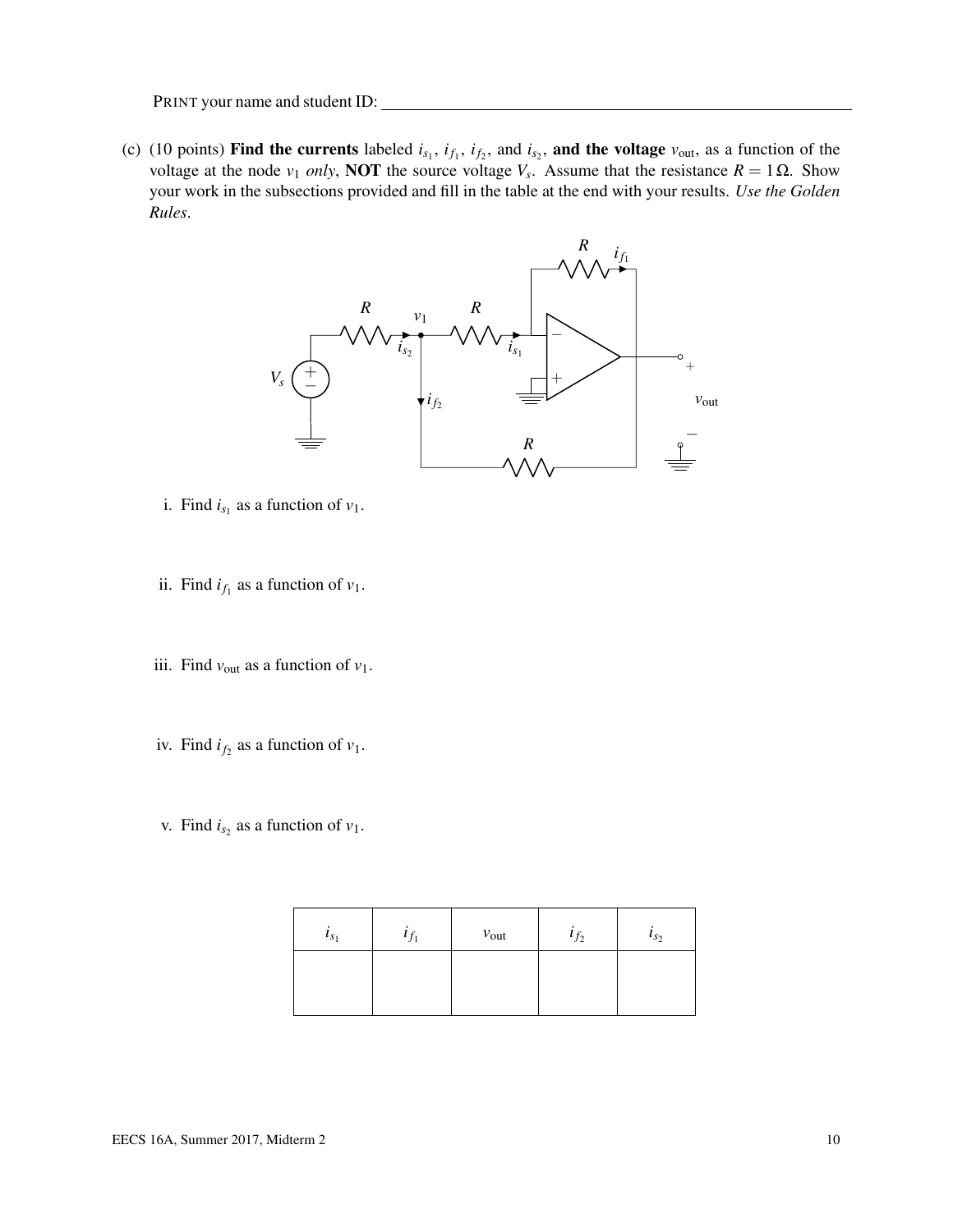(d) (4 **BONUS** points) In the circuit, find  $v_{\text{out}}$  as a function of  $V_s$ . Assume that the resistance  $R = 1 \Omega$ . *Use the Golden Rules*.

*Hint:* This is the same circuit as in part [\(c\).](#page-9-0) You may want to use your results from part (c).

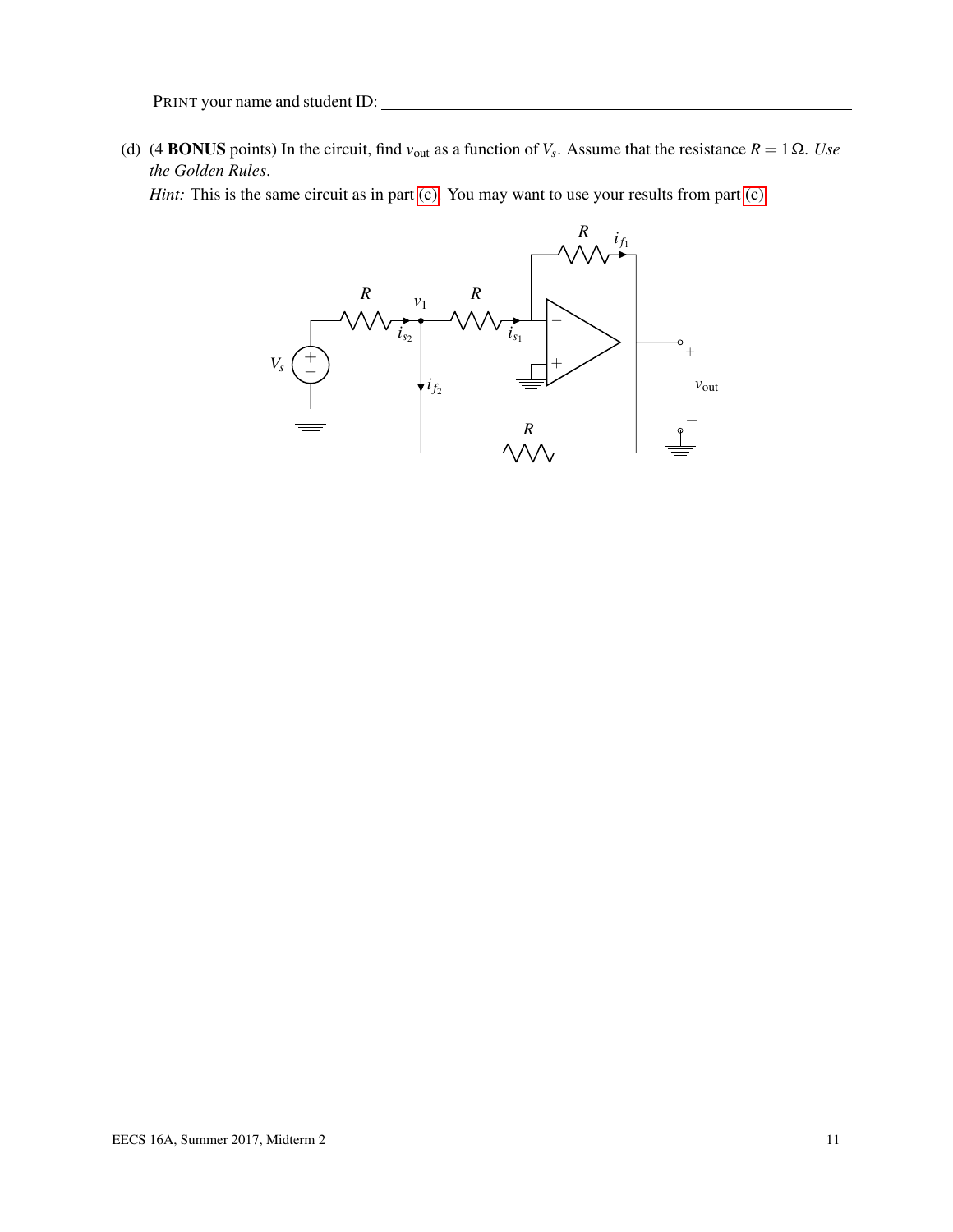

### 7. Thévenin Rhymes with Almost Nothing (14 points)

Figure 7.1: Three stage resistor ladder.

(a) (4 points) This circuit has three sources  $v_0$ ,  $v_1$ , and  $v_2$  connected to a resistor network. What is the **Thévenin equivalent resistance**  $R_{\text{th}}$  of this circuit at the terminals labeled  $v_{\text{out}}$ ?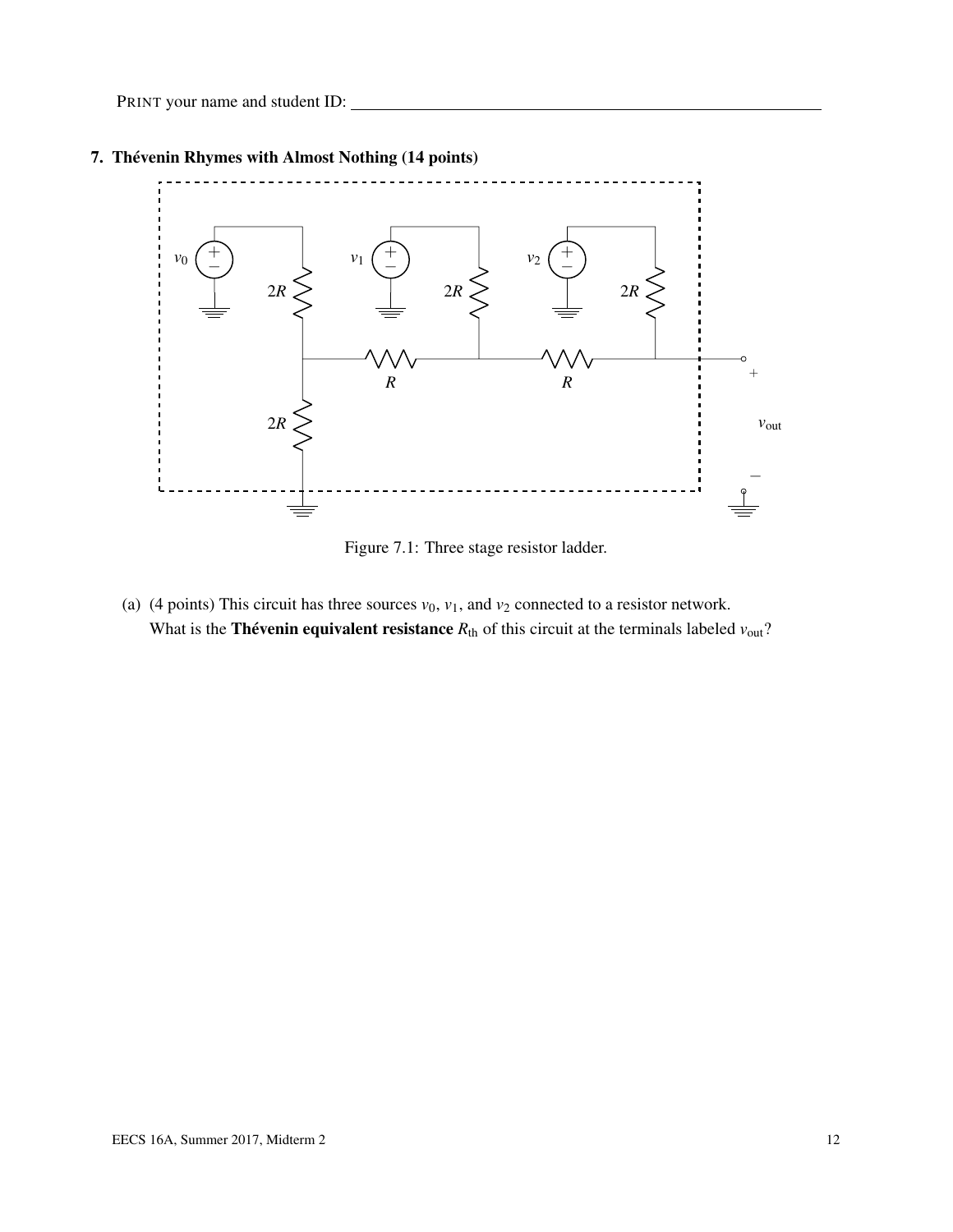

- (b) (4 points) Find the **Thévenin equivalent voltage** ( $V_{th} = v_{out}$ ) of this circuit at the terminals labeled  $v_{\text{out}}$ . You are given the following information:
	- i. The output voltage when  $v_0$  is **on** and *all other sources* are off is  $\frac{v_0}{8}$ .
	- ii. The output voltage when  $v_1$  is **on** and *all other sources* are off is  $\frac{v_1}{4}$ .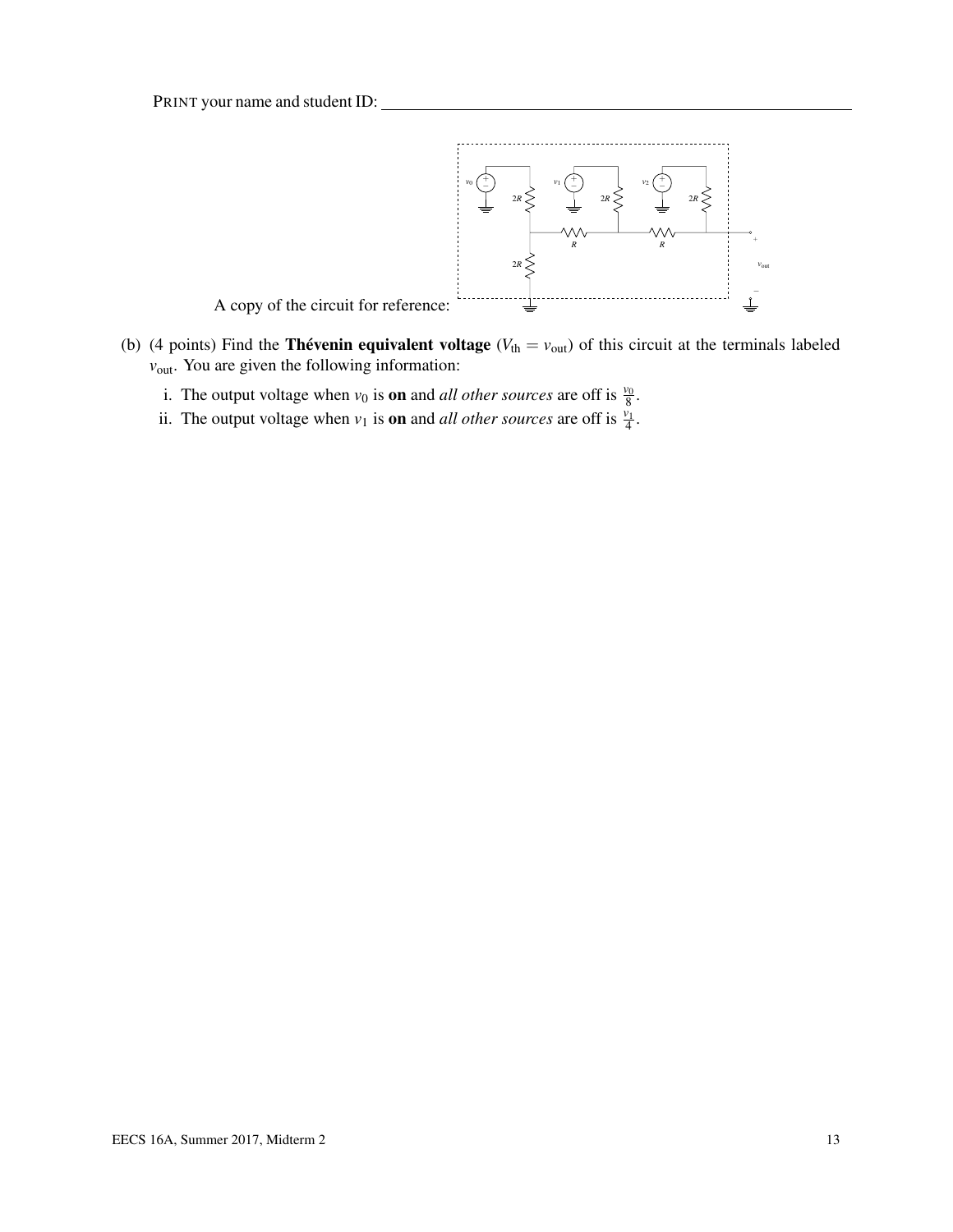(c) (6 points) Now consider the case when we attach a resistor with resistance 3*R* to the output of our circuit. We set the voltage inputs so that  $v_0 = 8V_{DD}$ ,  $v_1 = 4V_{DD}$ , and  $v_2 = 2V_{DD}$ . Calculate the current  $i_{\text{out}}$  through the load resistor as a function of  $V_{\text{DD}}$  and  $R$ .



Figure 7.2: Loaded resistor ladder.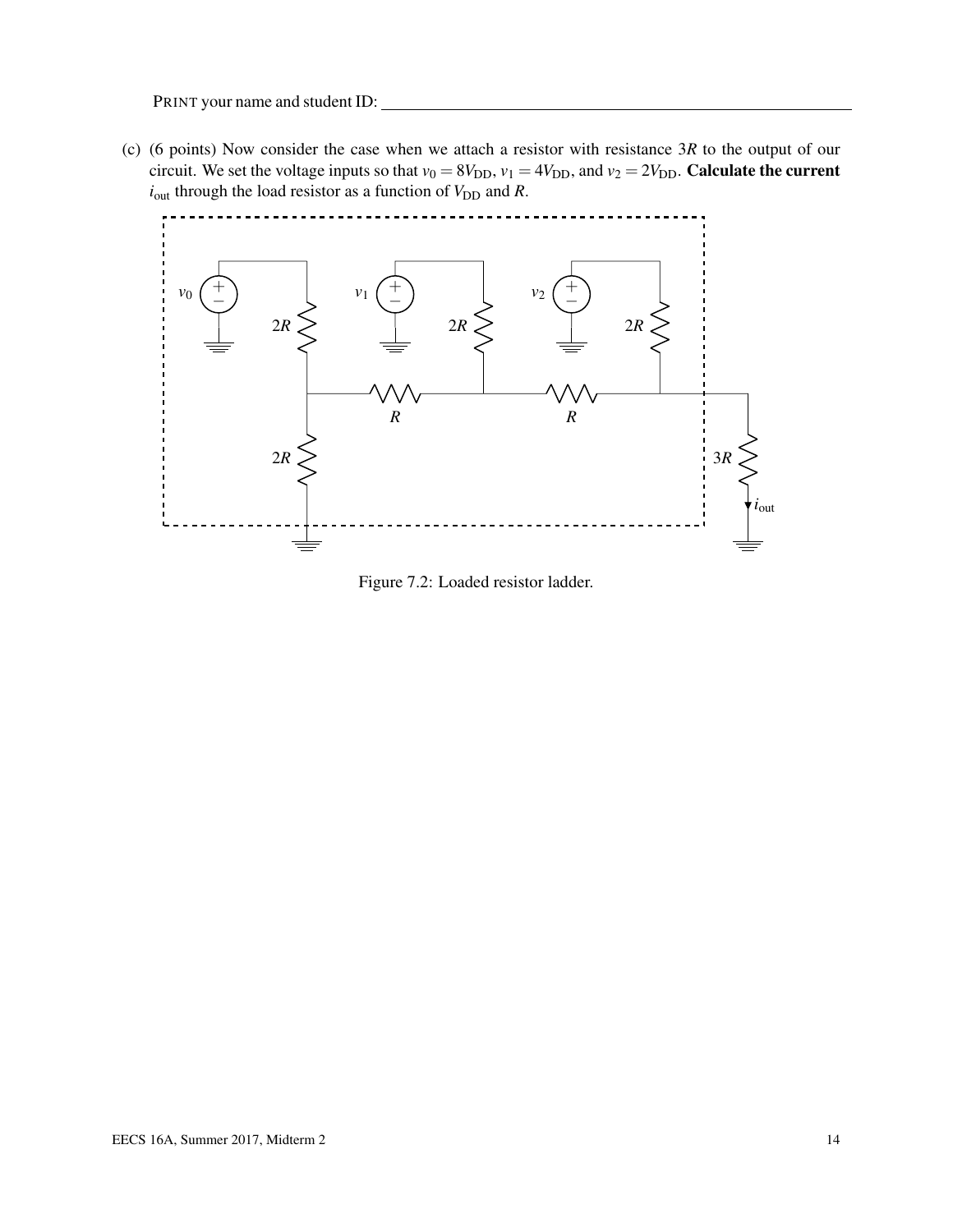#### 8. CompanEE-16A's Microcontroller (18 points)

A company in Berkeley called CompanEE-16A designs and manufactures microcontrollers for electrical engineers and hobbyists around the world. Their current microcontroller model, Version 1.6.A, is poorly documented. It's your job to find out how the microcontroller's pins behave when circuits are attached to them.



Figure 8.1: Microcontroller black box.

- <span id="page-14-0"></span>(a) (4 points) First off, you need to find an *equivalent circuit* for the microcontroller's output pins. You have access to a voltmeter (an open circuit that measures the voltage across its terminals) and an ammeter (a short circuit that measures the current through it). You also have a voltage source that displays the current that it is supplying.
	- i. Describe qualitatively how you would find the Thévenin equivalent voltage between pin 1.0 and GND.
	- ii. Describe qualitatively how you would find the Norton equivalent current between pin 1.0 and GND.
	- iii. Using these results  $V_{th}$  and  $I_{no}$ , and assuming that  $V_{th} \neq 0$  and  $I_{no} \neq 0$ , write the expression that you would use to calculate the equivalent resistance between pin 1.0 and GND.
	- iv. Suppose that you measured  $V_{\text{th}} = 0$  V and  $I_{\text{no}} = 0$  A, describe what you would need to do to find the equivalent resistance.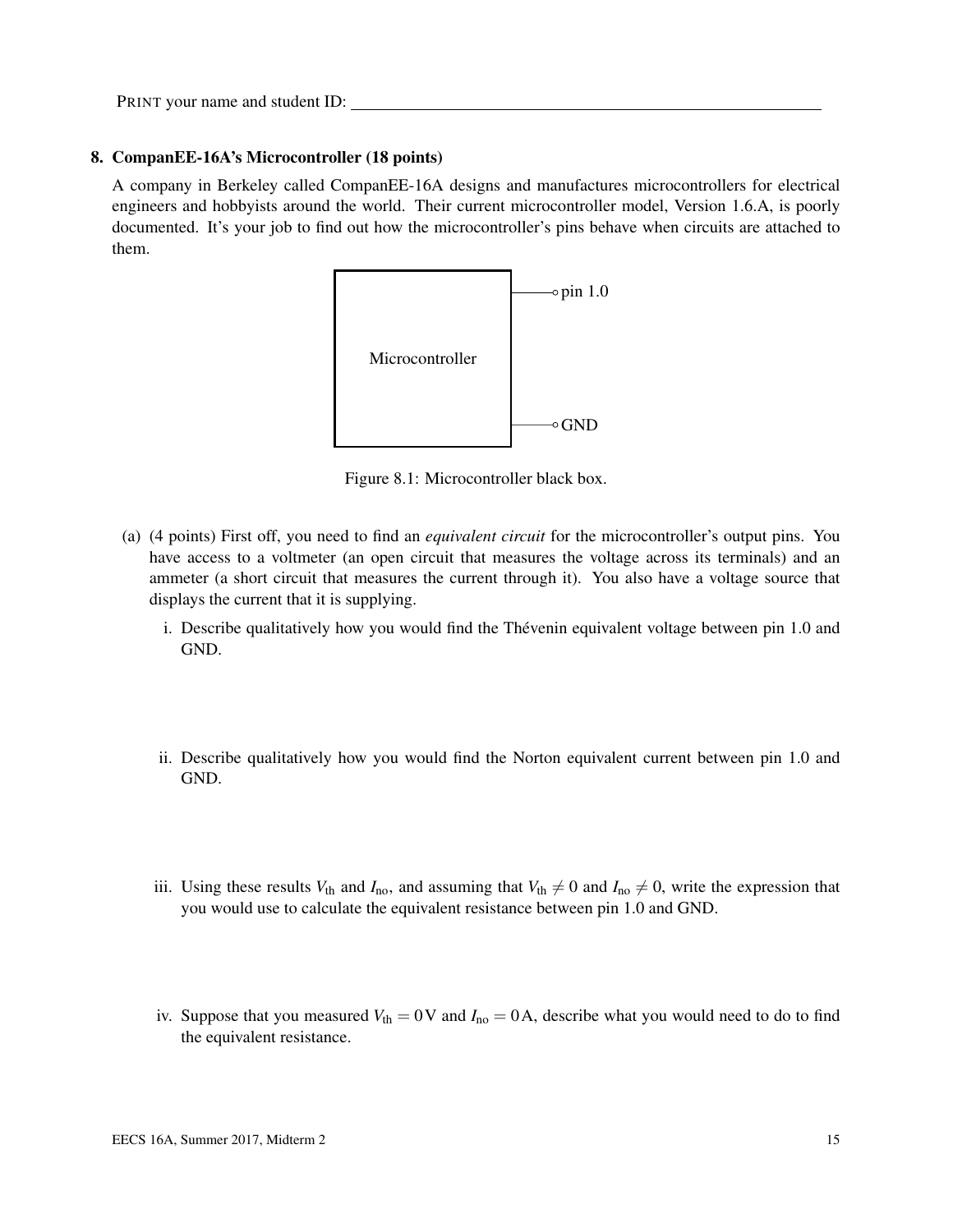(b) (4 points) After taking the appropriate measurements using the methods in part [\(a\),](#page-14-0) you find that  $V_{voltmeter} = 4 \text{ V}$  and  $I_{\text{ammeter}} = 2 \text{ mA}$ . **Calculate**  $V_{\text{th}}$ ,  $R_{\text{th}}$ ,  $R_{\text{no}}$ , and  $I_{\text{no}}$ .

i.  $V_{th}$ 

ii. *I*no

iii.  $R_{\rm th}$ 

iv. *R*no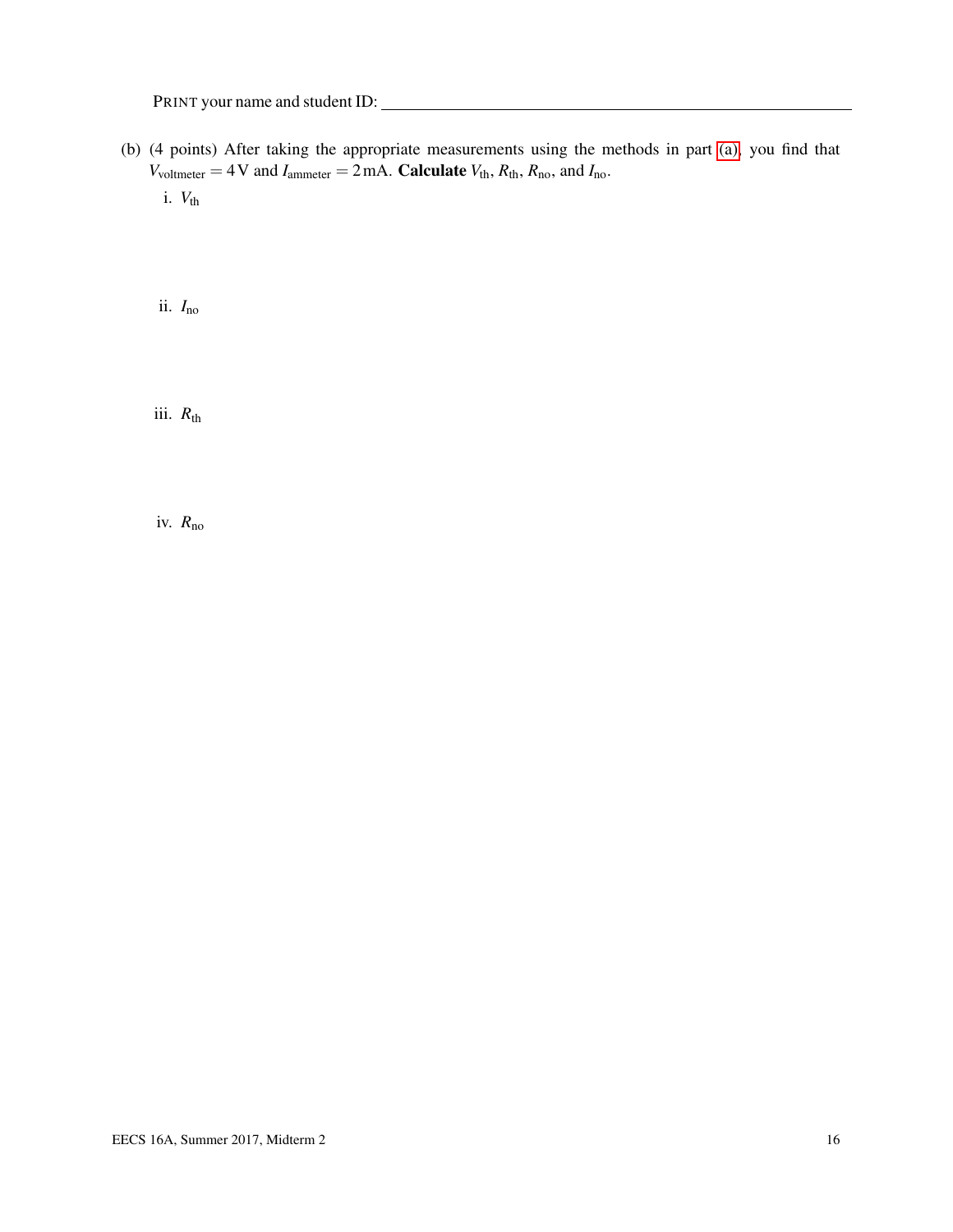(c) (10 points) CompanEE-16A is so pleased with your work that they give you a Version 1.6.A microcontroller for free! Your friend saw your free microcontroller lying on your desk and thought that it was really interesting. He had been working on a mysterious circuit (shown below) for EE105 and wants to connect it onto your board. You connect terminal A of the mysterious circuit to pin 1.0 of the microcontroller and terminal B of the circuit to GND (shown below). Find the voltage  $V_{CD}$  between terminals C and D in terms of  $V_{\text{th}}$ .

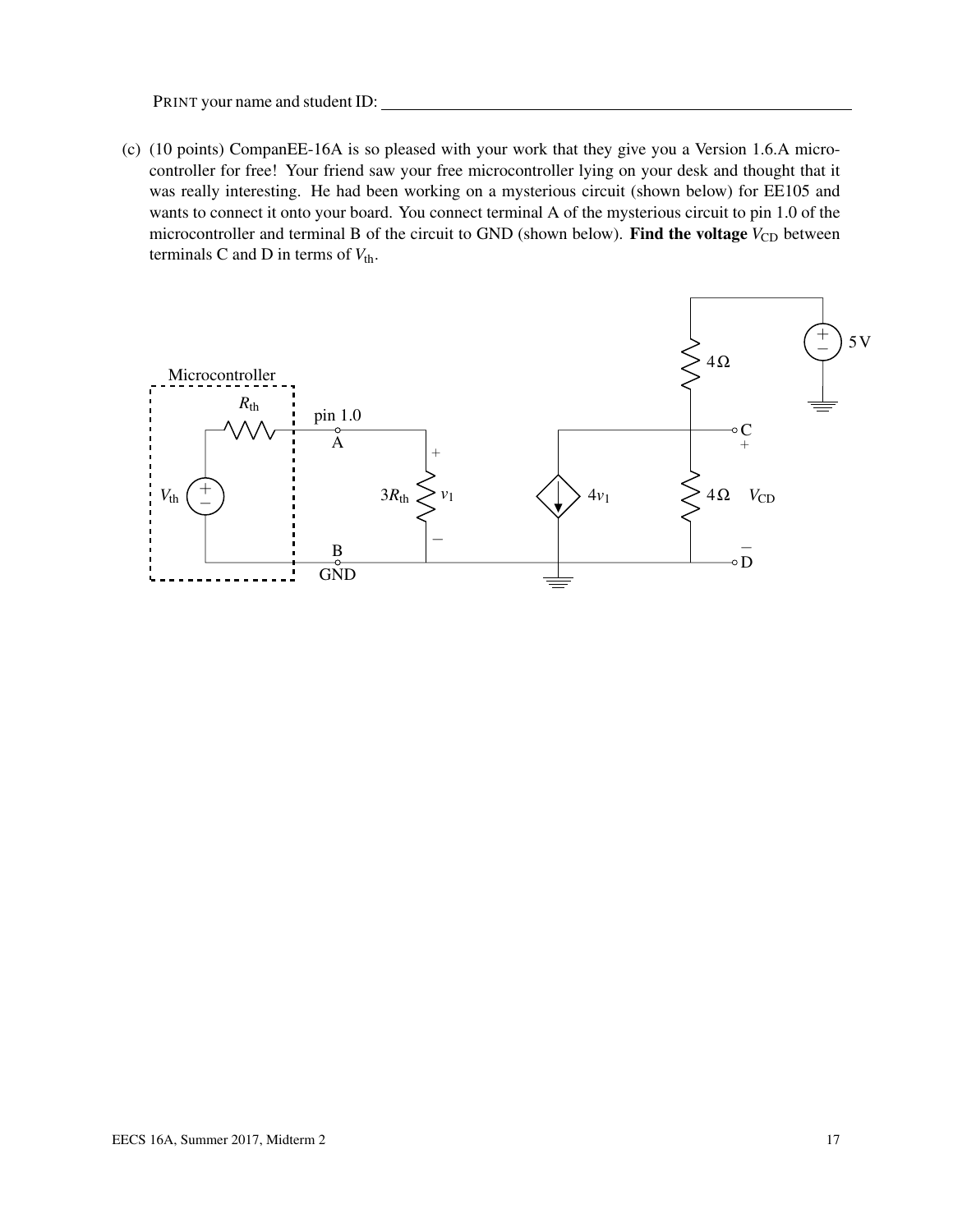#### 9. Touchy Currents (10 points)

In the capacitive touchscreen lab, you learned how a voltage source and a comparator can be used to determine whether a finger is touching a capacitive touchscreen. In this problem, you will explore how a current source can be used to detect touch.

(a) (4 points) The capacitor  $C_{\text{screen}}$  is connected to a current source with a constant value  $I_S$  as shown in the circuit below. The capacitor is initially uncharged. At time  $t = 0$ , the current source switches on. For time  $t \geq 0$ , the plot of the capacitor voltage  $v_1(t)$  is a line. Find the slope of this line in terms of *I<sup>s</sup>* and *C*screen.

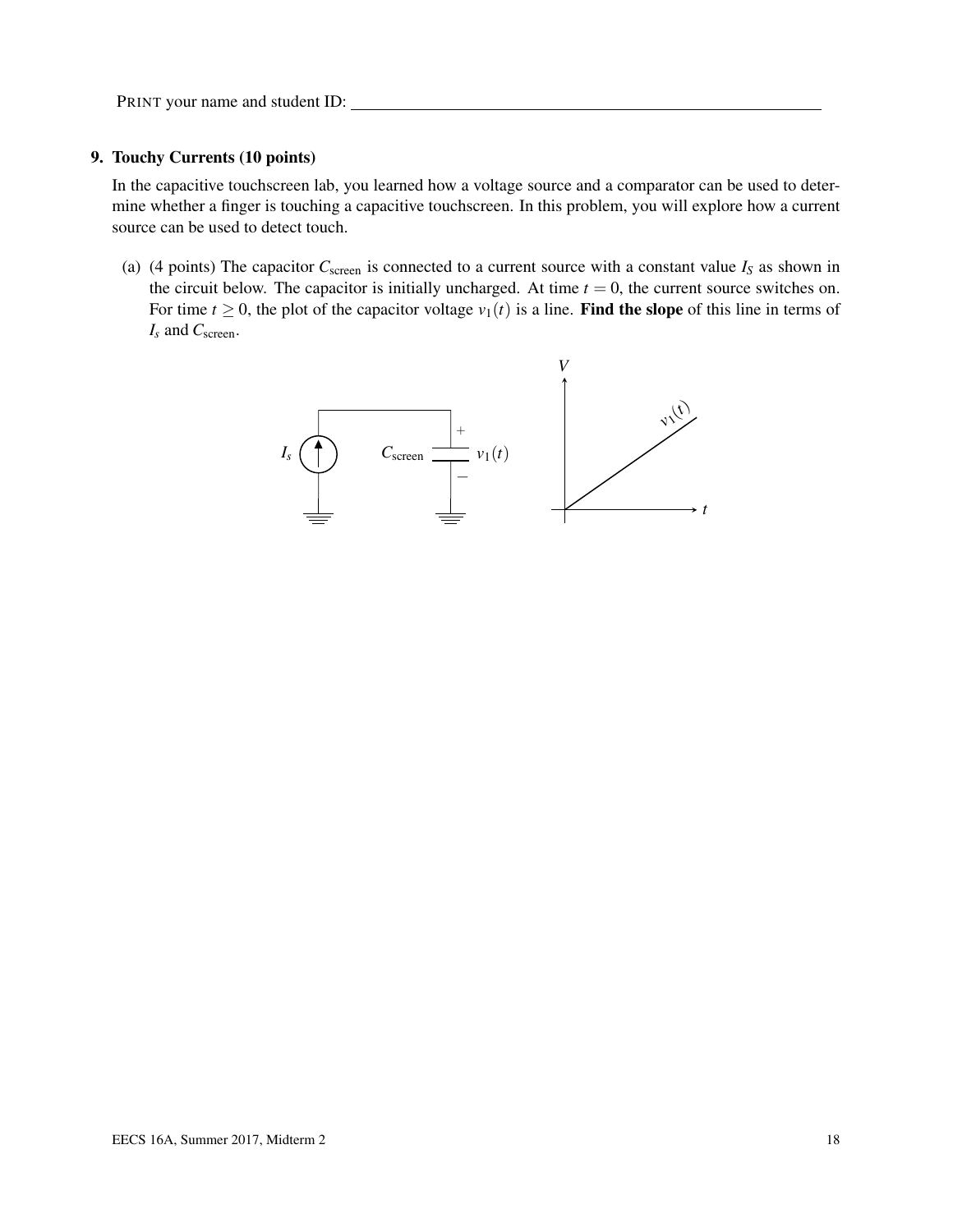<span id="page-18-0"></span>(b) (2 points) Suppose that instead, at time  $t < 0$ , a capacitor  $C_{\text{finger}} > 0$  is placed in parallel with  $C_{\text{screen}}$  as shown in the circuit below. Both capacitors are initially uncharged. At time  $t = 0$ s, the current source switches on.



Circle the correct plot of  $v_1(t)$  and  $v_2(t)$ , where  $v_1(t)$  is the voltage over time when there is no touch and  $v_2(t)$  is the voltage over time when there is touch. If the capacitive touch screen is being touched, it is being touched for the entire duration shown in the plot.

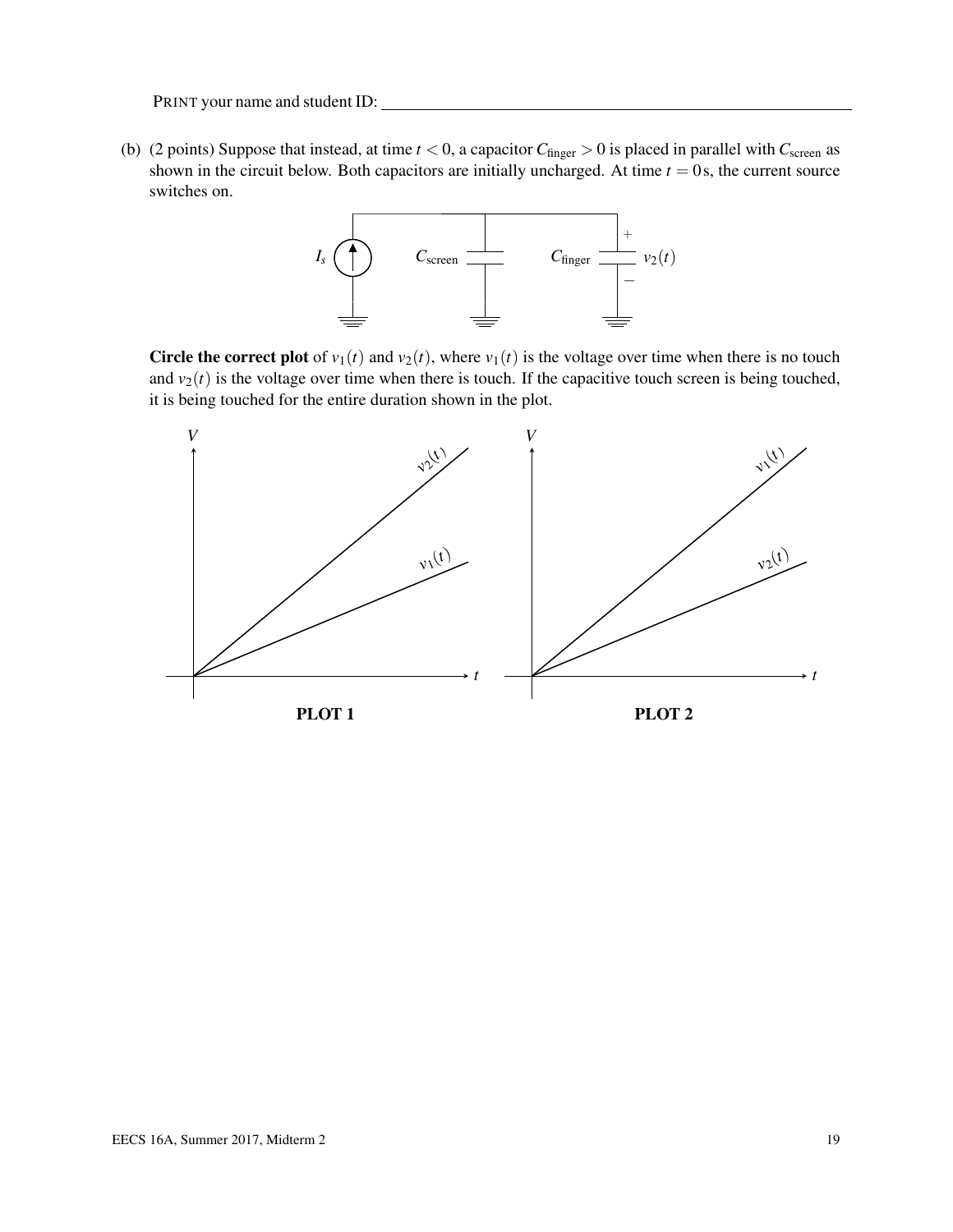(c) (4 points) You connect the circuit to a comparator, as shown here:



On the following set of axes, label the lines  $v_1(t)$  and  $v_2(t)$  corresponding to the plot you chose in part [\(b\)](#page-18-0) and **draw a horizontal line** that represents an appropriate reference voltage  $V_{\text{ref}}$  that could be used to detect the presence of a touch at a time  $t = t_0$ .

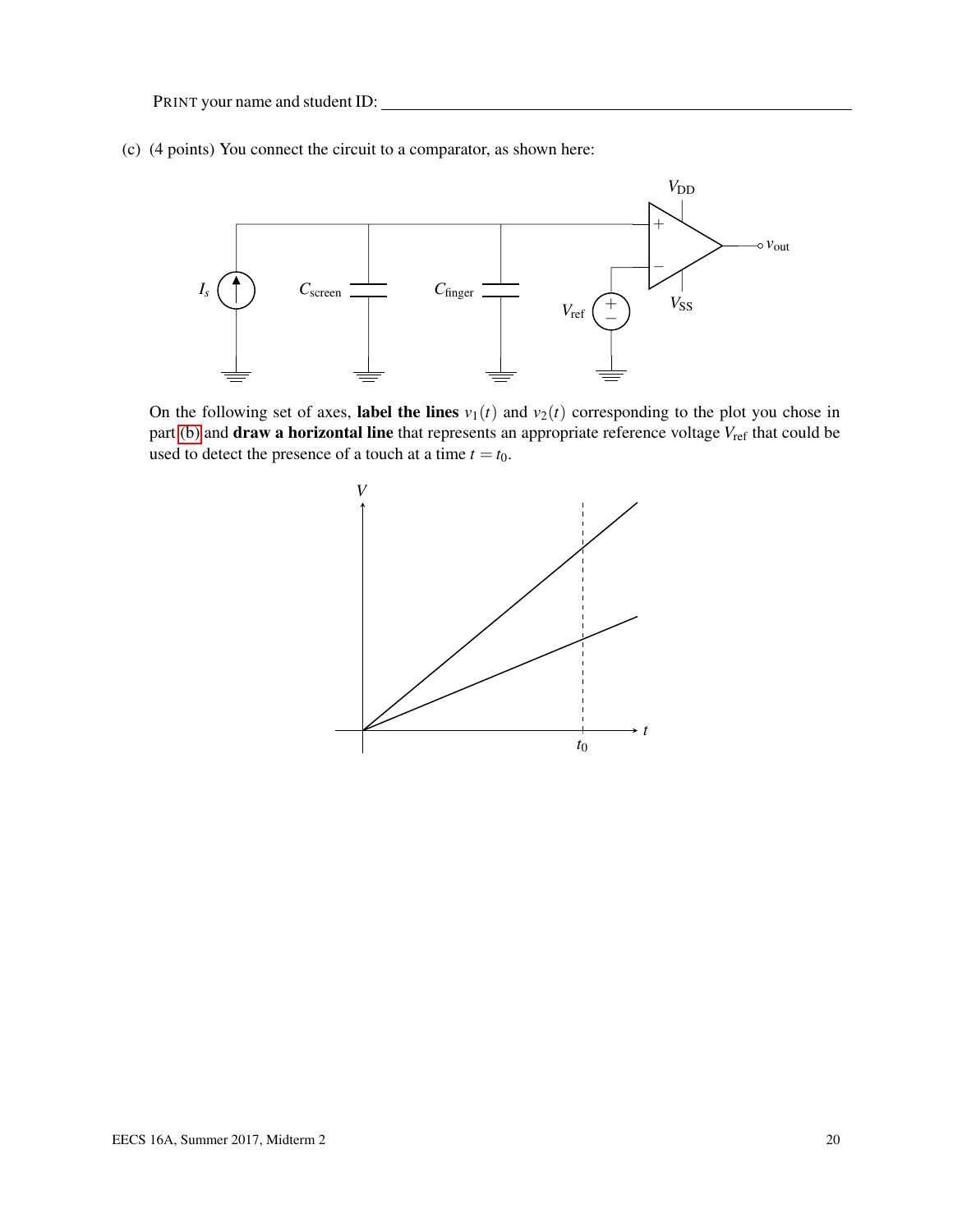#### 10. Sorry, I don't make puns free of charge. (22 points)

Because of size constraints in modern semiconductor processes, circuit designers often use switches and capacitors instead of resistors to perform certain functions. We will investigate how charge sharing can be used to replace standard resistive circuits. In all parts of this question, assume that there is no leakage and that the capacitors reach steady state in each phase.

(a) (4 points) Consider the following two-phase circuit switched capacitor circuit:



In phase  $\phi_1$ , find the **voltage across** and the **charge on** each capacitor  $C_1$  and  $C_2$  in terms of the input source voltage  $V_{s_1}$  and the capacitances  $C_1$  and  $C_2$ .

(b) (4 points) Now the switches change state, and we look at what happens in phase  $\phi_2$ . Calculate the voltage across *both capacitors*  $C_1$  and  $C_2$  in terms of the input source voltage  $V_{s_1}$  and the capacitances *C*<sup>1</sup> and *C*2.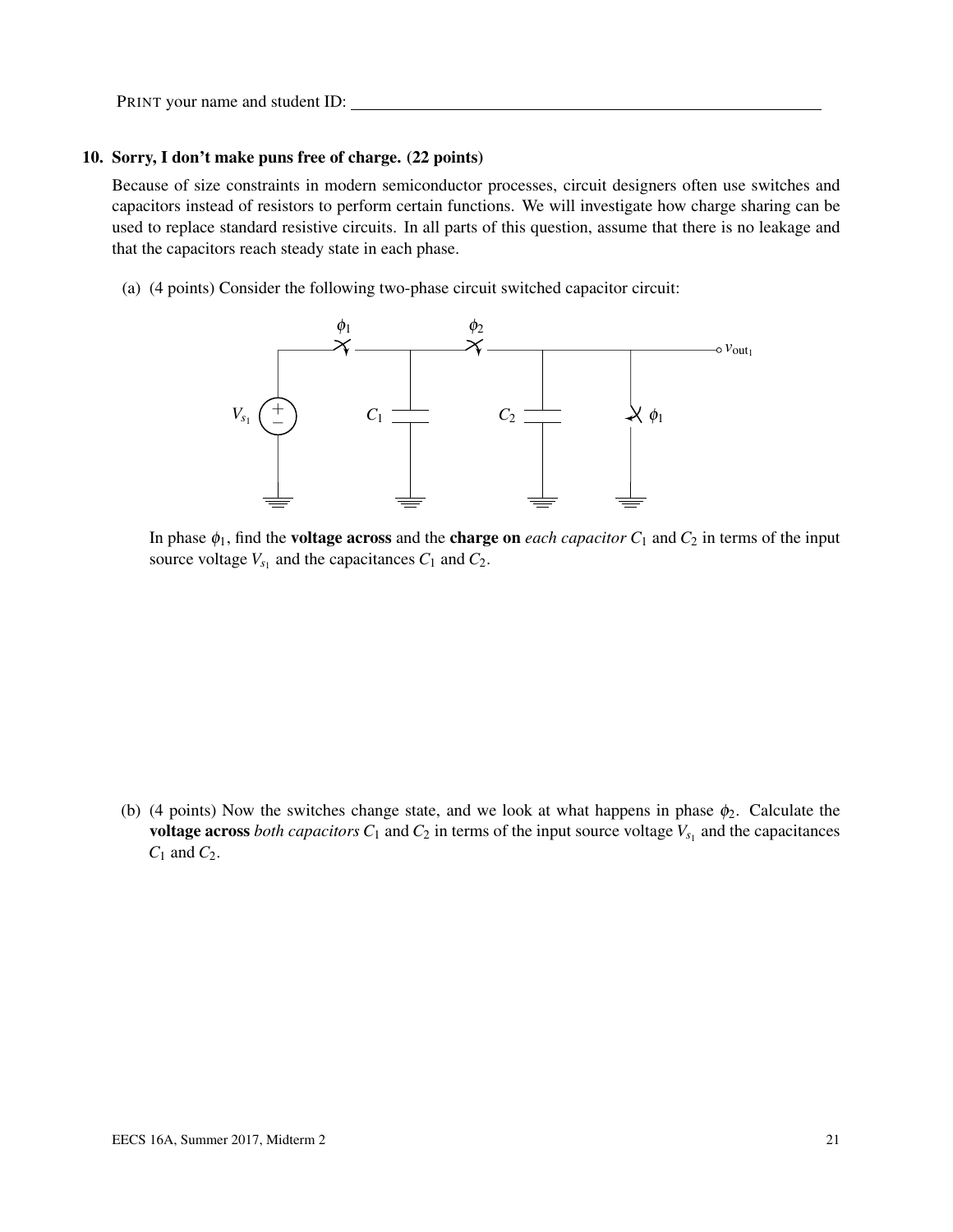(c) (4 points) In the following circuit, first, all switches labeled  $\phi_1$  are closed, and all switches labeled  $\phi_2$ are opened. Some time after the circuit reaches steady state, all switches labeled  $\phi_2$  are closed, and all switches labeled  $\phi_1$  are opened. Find the voltage  $v_{\text{out}_2}$  at steady state only in the second phase  $\phi_2$  as a function of the input source voltage  $V_{s_2}$  and the capacitances  $C_3$  and  $C_4$ .

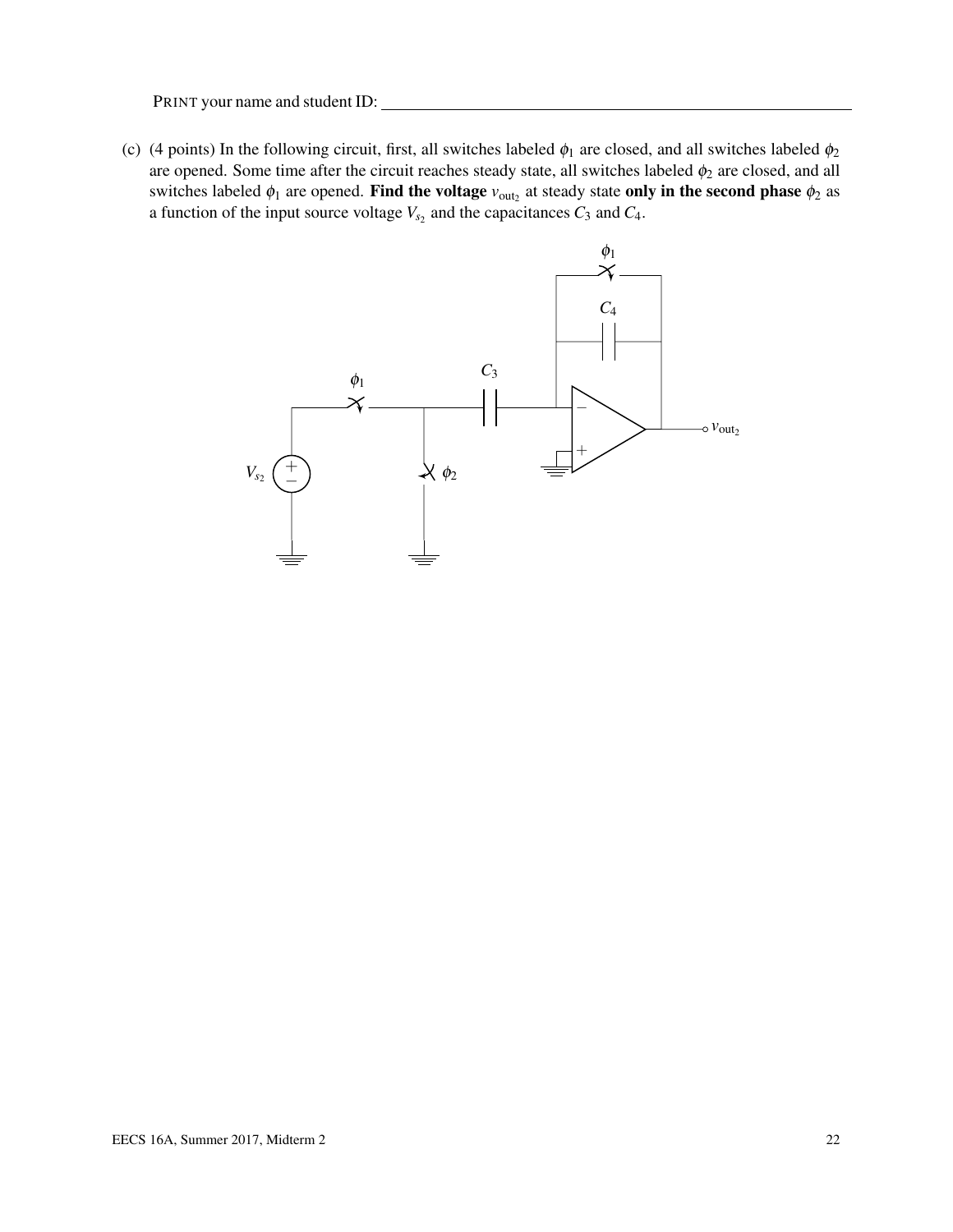(d) (10 points) Now we combine both of the previous circuits into one. First, all switches labeled  $\phi_1$ are closed, and all switches labeled  $\phi_2$  are opened. Some time after the circuit reaches steady state, all switches labeled  $\phi_2$  are closed, and all switches labeled  $\phi_1$  are opened. Find the voltage  $v_{\text{out}}$  at steady state **only in the second phase**  $\phi_2$  as a function of the input source voltages  $V_{s_1}$  and  $V_{s_2}$  and the capacitances  $C_1$ ,  $C_2$ ,  $C_3$ , and  $C_4$ .

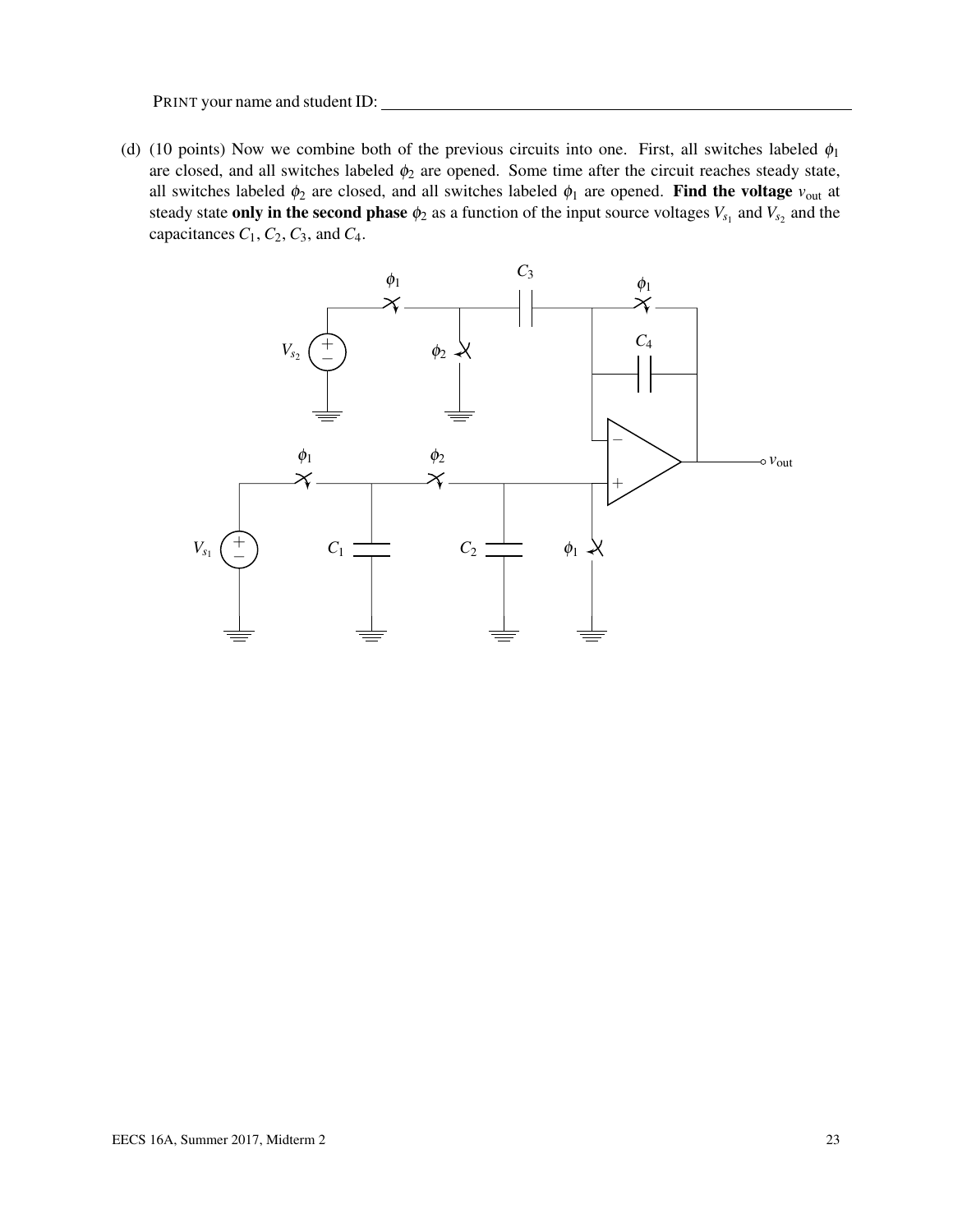Extra page for scratchwork.

If you want any work on this page to be graded, please refer to this page on the problem's main page.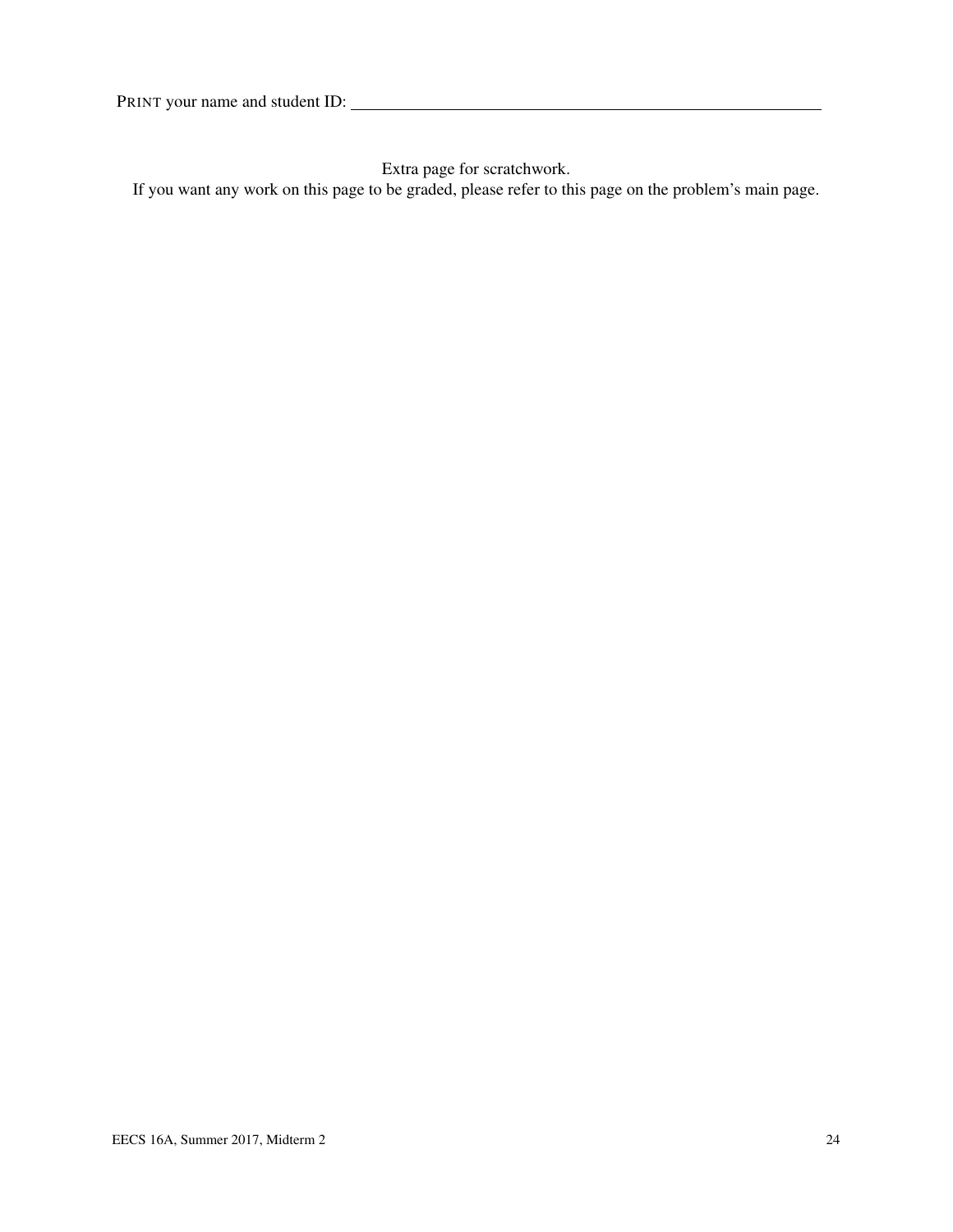Extra page for scratchwork.

If you want any work on this page to be graded, please refer to this page on the problem's main page.